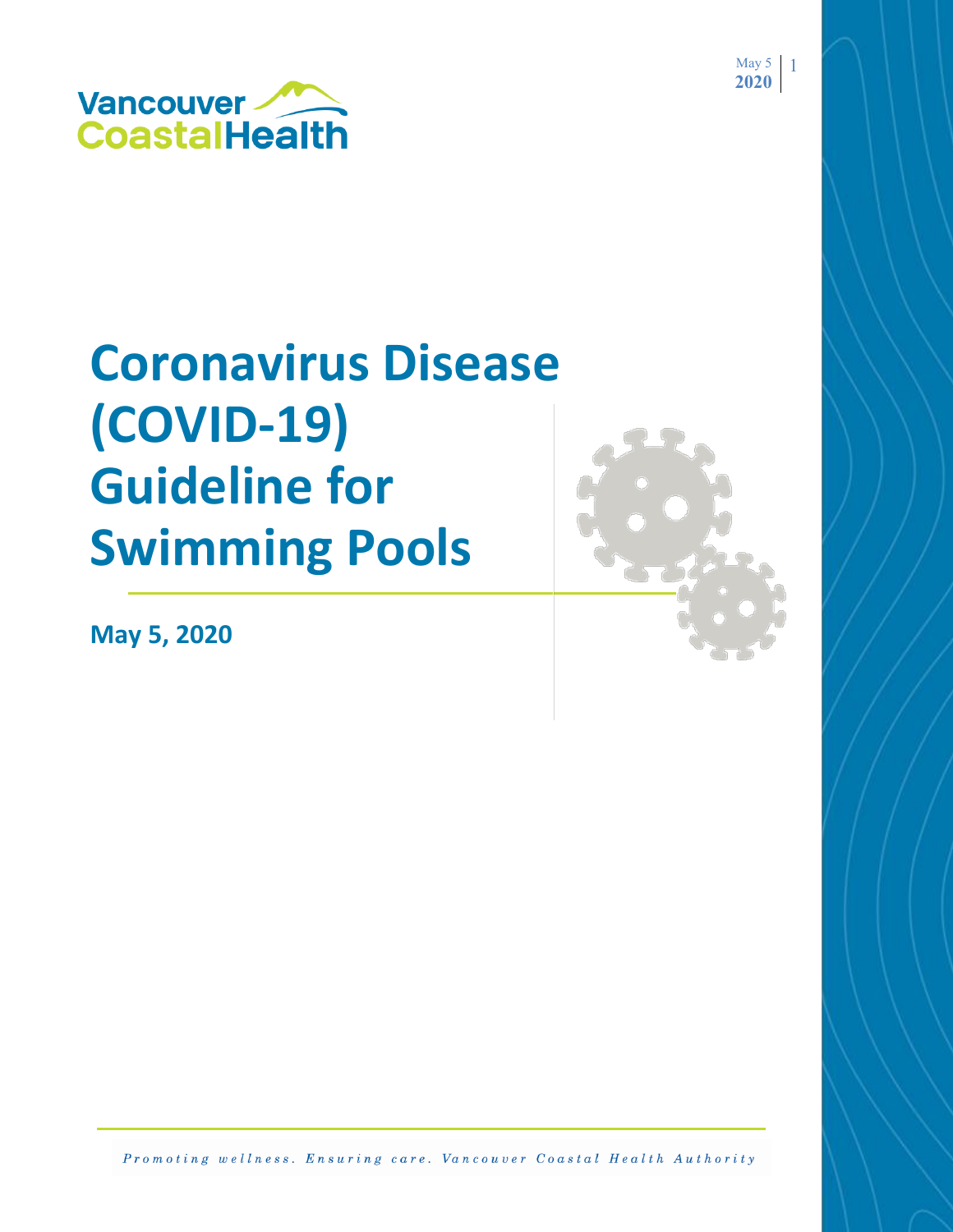## **Coronavirus Disease (COVID-19)**

### **Guideline for Swimming Pools**

This document provides guidance for preventing transmission of COVID-19 to operators of swimming pools. It is based upon current knowledge and it should be understood that guidance is subject to change as new data becomes available and new developments arise with this new virus; furthermore, unique situations may require some discretion in adjusting these guidelines which are meant to be supportive, not prescriptive.

### **WHAT is COVID-19?**

COVID-19 is a respiratory infection caused by a newly identified virus. The infection has symptoms similar to other respiratory illnesses, including the flu and common cold: cough, sneezing, fever, sore throat and difficulty breathing. Other symptoms can include fatigue, muscle aches, diarrhea, headache or lost sense of smell. While most people infected with COVID-19 experience only mild illness, severe illness can occur in some people, especially in those with weaker immune systems, the elderly and those with chronic medical conditions.

#### **HOW is COVID-19 Spread?**

COVID-19 is spread through liquid droplets when an infected person coughs or sneezes. The virus in these droplets can enter through the eyes, nose or mouth of another person if they are in close contact with the person who coughed or sneezed. COVID-19 is not transmitted through particles in the air and is not something that can enter the body through the skin.

### **WHERE can I get more Information about COVID-19?**

The province of British Columbia has created a phone service to provide nonmedical information about COVID-19 which is available from 7:30 a.m. - 8 p.m. at 1-888-COVID19 (1-888-268-4319) or via text message at 604-630-0300.

More information on COVID-19 can also be found online: Vancouver Coastal Health <http://www.vch.ca/covid-19> BC Centre for [Disease Control](file:///C:/Users/awhalen/AppData/Local/Microsoft/Windows/Temporary%20Internet%20Files/Content.Outlook/N6J3XAQZ/BC%20Centre%20for%20Disease%20Control) <http://www.bccdc.ca/health-info/diseases-conditions/covid-19>

Promoting wellness. Ensuring care, Vancouver Coastal Health Authority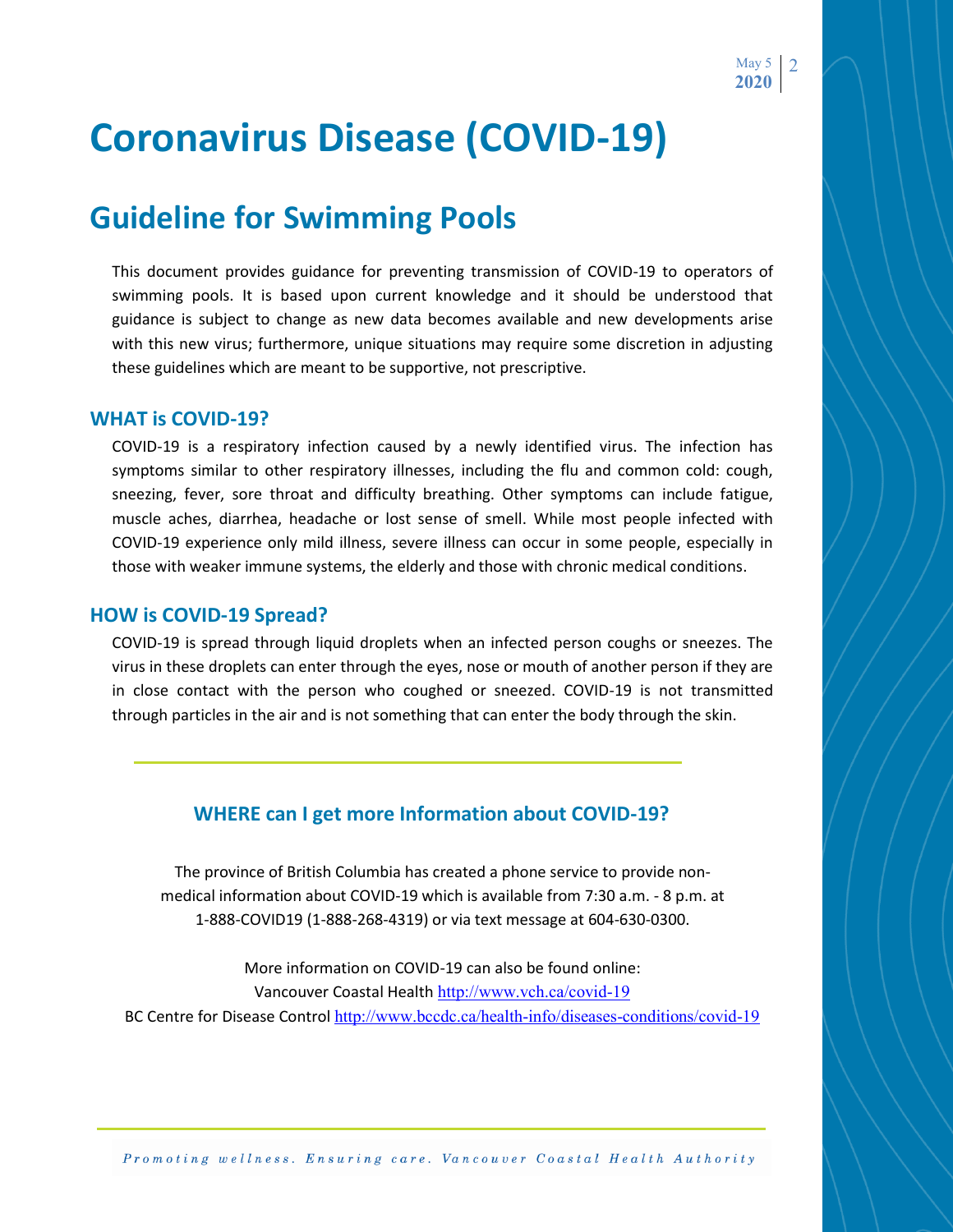### **CAN swimming pools operate during COVID-19?**

At this time, pools have not been ordered to close. Swimming and other water-related activities are excellent ways to get the physical activity needed for a healthy life. The use of swimming pools is considered a low risk activity as long as the pool is operated and properly maintained.

### **Can the COVID-19 virus spread through pool water?**

There is no evidence that COVID-19 can be spread to humans through the pool water. Proper operation, maintenance, and disinfection (e.g., with chlorine and bromine) of pools and hot tubs spas, should inactivate the virus that causes COVID-19. Appropriate care should be taken both in and outside the pool, to protect yourself and others.

### **How can Pool Operators protect their employees and the public from COVID-19?**

Before opening their facilities to the public, pool operators will need to develop their own policies and procedures to minimize the risk COVID-19 poses to the health of its employees, and to the public.

The information presented in this guideline informs a number of potential actions for reducing the risk of transmission. However, each recreational area must be assessed for transmission risks such that the appropriate combination of measures can be implemented.

Facilities should designate a person responsible for the pool during all operational hours. If staffing or equipment shortages create an environment where the goals listed in this document cannot be reasonably achieved, operators should consider closing the pool. Reliable and consistent oversight on the implementation of new policies and procedures must be in place to prevent the transmission of COVID-19.

When developing COVID-19 mitigation policies and procedures, consult the enclosed tip sheets and note the goals and considerations for each of the following areas of concern:



Promoting wellness. Ensuring care, Vancouver Coastal Health Authority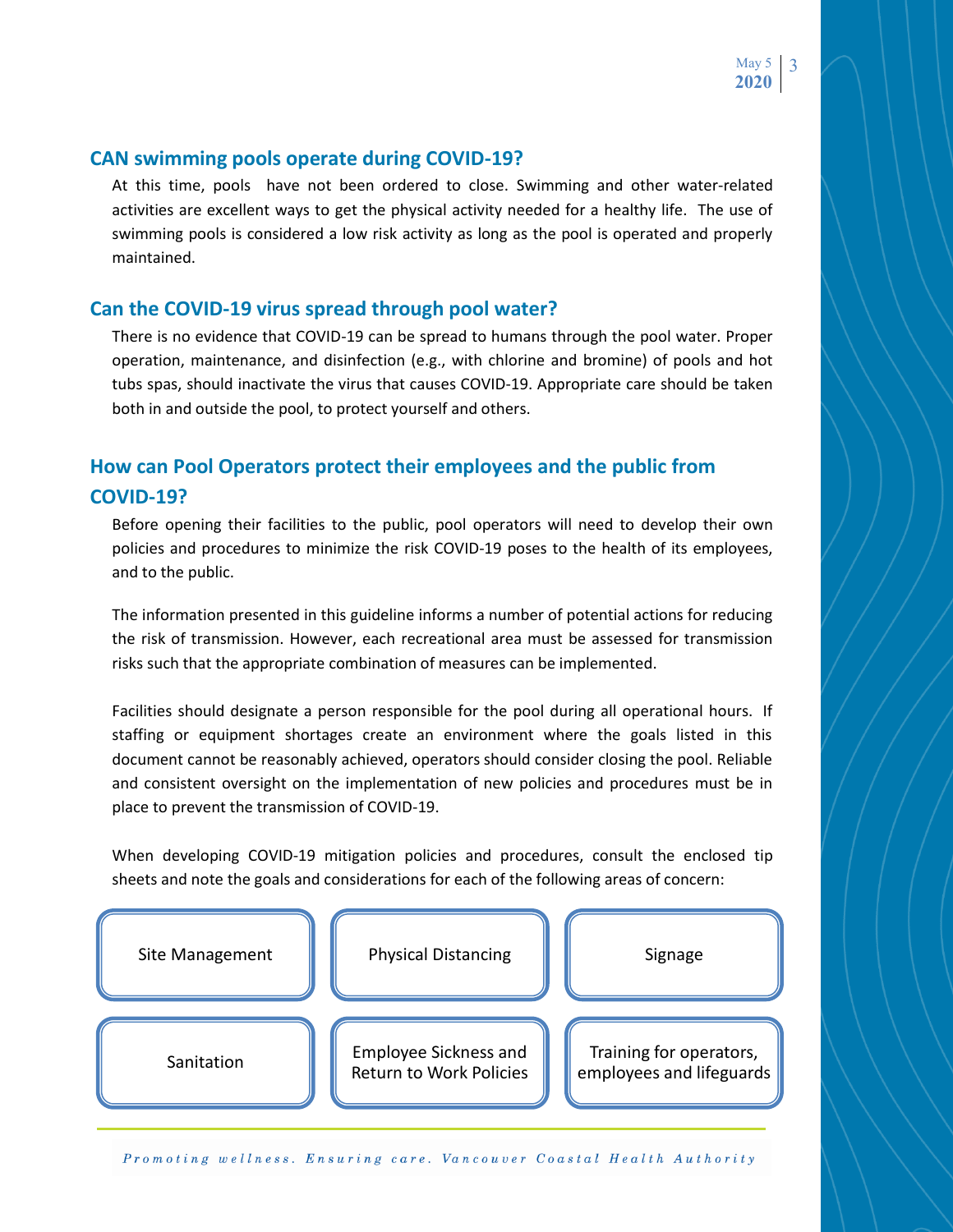May 5 **2020** 4

### **COVID-19 Tip Sheet for Swimming Pools**



### **Site Management**

### **Goal: Modify daily operations and the physical environment to minimize the potential for COVID-19 to spread in the pool area.**

### **Considerations:**

- Provide a supply of hand sanitizer at the entrance to the facility, pool enclosure and/or front check-in desk.
- Consider reducing maximum bather loads to minimize the number of patrons in the pool environment at one time.
- Public pools should keep a sign-in/sign-out sheet at the front desk so staff to track the number of patrons in the facility at one time.
- Commercial/strata pools should keep a sign-in/sign-out sheet at the entrance stating the maximum number of people allowed,, so patrons can self-regulate.
- Public pools may want to consider not offering public swims and instead only offer aquatic programs where the number of participants is known and can be controlled.
- Pools operated in strata complexes may want to provide a sign-up sheet so members of the same household can book a time slot to have private access to the facilities.
- Install shields (e.g. plexiglass) at front desks to protect administrative staff when interacting with patrons and collecting payments.
- Provide single-use disposable paper cups and a waste basket at drinking fountains.
- Remove shared equipment such as pool toys.
- Washrooms and showers must have liquid soap, paper towels and warm running water at all times.
- Increase deck space by removing unnecessary furniture and decorative items.
- Consider developing specialized checklists pool operators can use to evaluate COVID-19 measures being taken on the pool deck and any other associated common spaces.
- Equip the site with additional cleaning supplies at various locations (spray sanitizer and paper towels) so patrons can wipe down surfaces at their own discretion.

### **IMPORTANT:**

 Many businesses are propping doors open so to minimize high touch surfaces. This is not recommended for pools because many doors and gates are critical for safety and to secure the pool enclosure, or for reasons of patron privacy (e.g. changing rooms).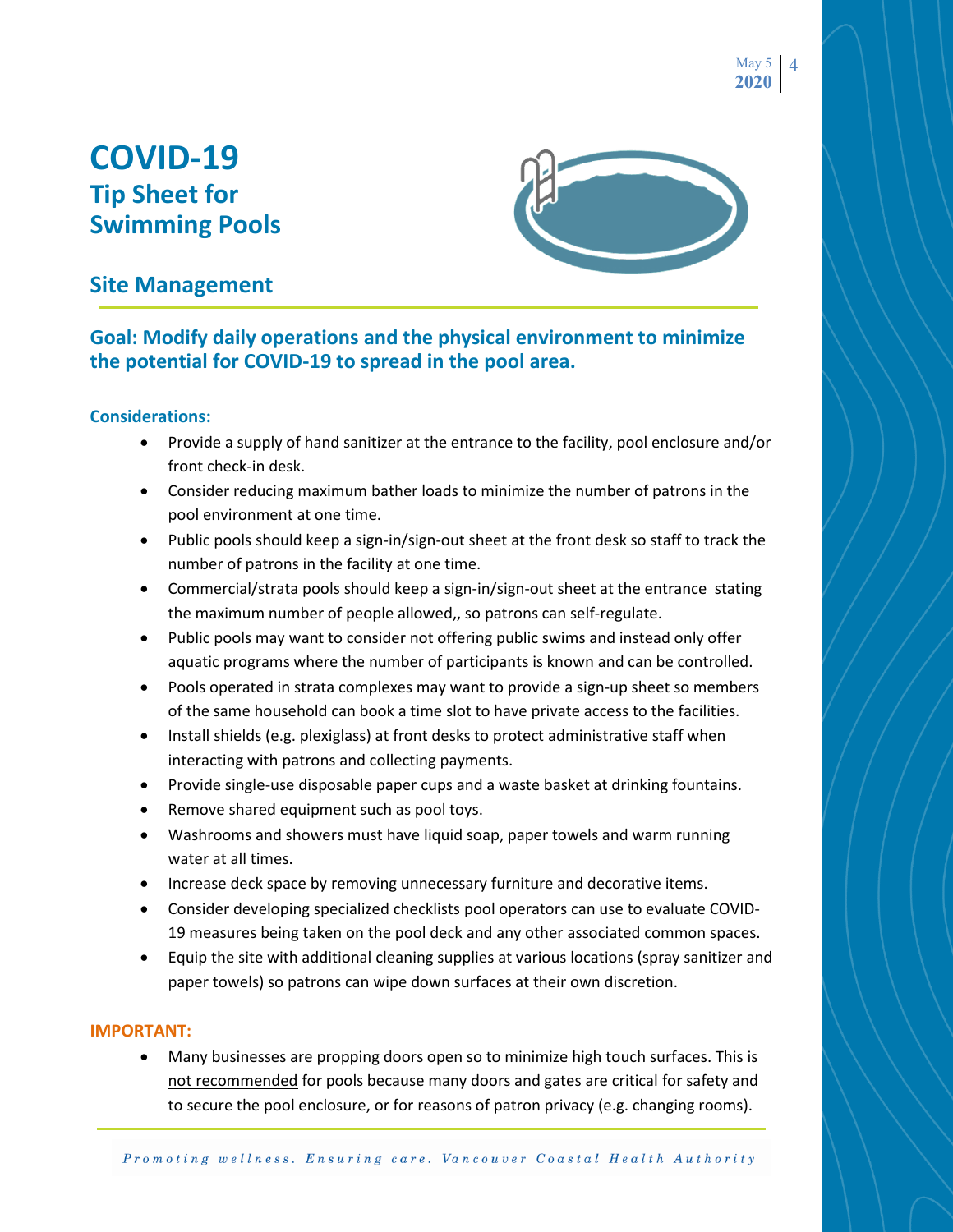## **COVID-19 Tip Sheet for Swimming Pools**



### **Physical Distancing**

### **Goal: To increase the space between people (pool patrons, staff and lifeguards) to eliminate potential transmission of the virus**.

### **Considerations:**

- If using pool deck furniture, place markers on the deck at 6 foot increments for chairs, ensuring none are placed within the four foot perimeter of the pool.
- Mark 6 foot increments on floors where crowds normally form (e.g. line-up for diving board or slides).
- Auxiliary areas where physical distancing is difficult or impossible should remain closed (e.g. saunas, steam rooms, exercise areas).

**IMPORTANT:** Physical distancing measures must not undermine important safety features:

- Markings on pool decks must not create a slipping hazard (e.g. slippery tape).
- Markings on pool decks must not obstruct safety signs (e.g. depth marks, no diving).
- Care should be used when applying "6 foot" markings so as not to confuse physical distancing messaging with pool water depth.

### **Physical Distancing in Hot Tubs / Hydrotherapy Pools**

- Re-calculate bather loads to ensure 6 feet of space between people or family units.
- Formula: Total feet of linear seating space  $/ 6$  = New Bather Load
- Consider placing markers around the hot tub perimeter to indicate 6 foot increments.
- Hot tubs with a diameter less than 6 feet must only be used by one person or family unit at a time.

**IMPORTANT:** Physical distancing is not relevant under the following circumstances:

- 1. When providing close supervision of children for whom one is responsible.
- 2. When providing assistance or carrying out lifesaving activities for a person in distress.
- 3. When providing assistance to those with disabilities.

- Poster: [Physical Distancing](http://www.bccdc.ca/Health-Professionals-Site/Documents/COVID19_PhysicalDistancingPoster.pdf)
- Video: [Why do we need to socially distance?](https://www.youtube.com/watch?v=Mv1znfxAo1M&list=PLkETa5i0ewgVtWjfEDDrrA7C8h2VWuwFm&index=5&t=0s)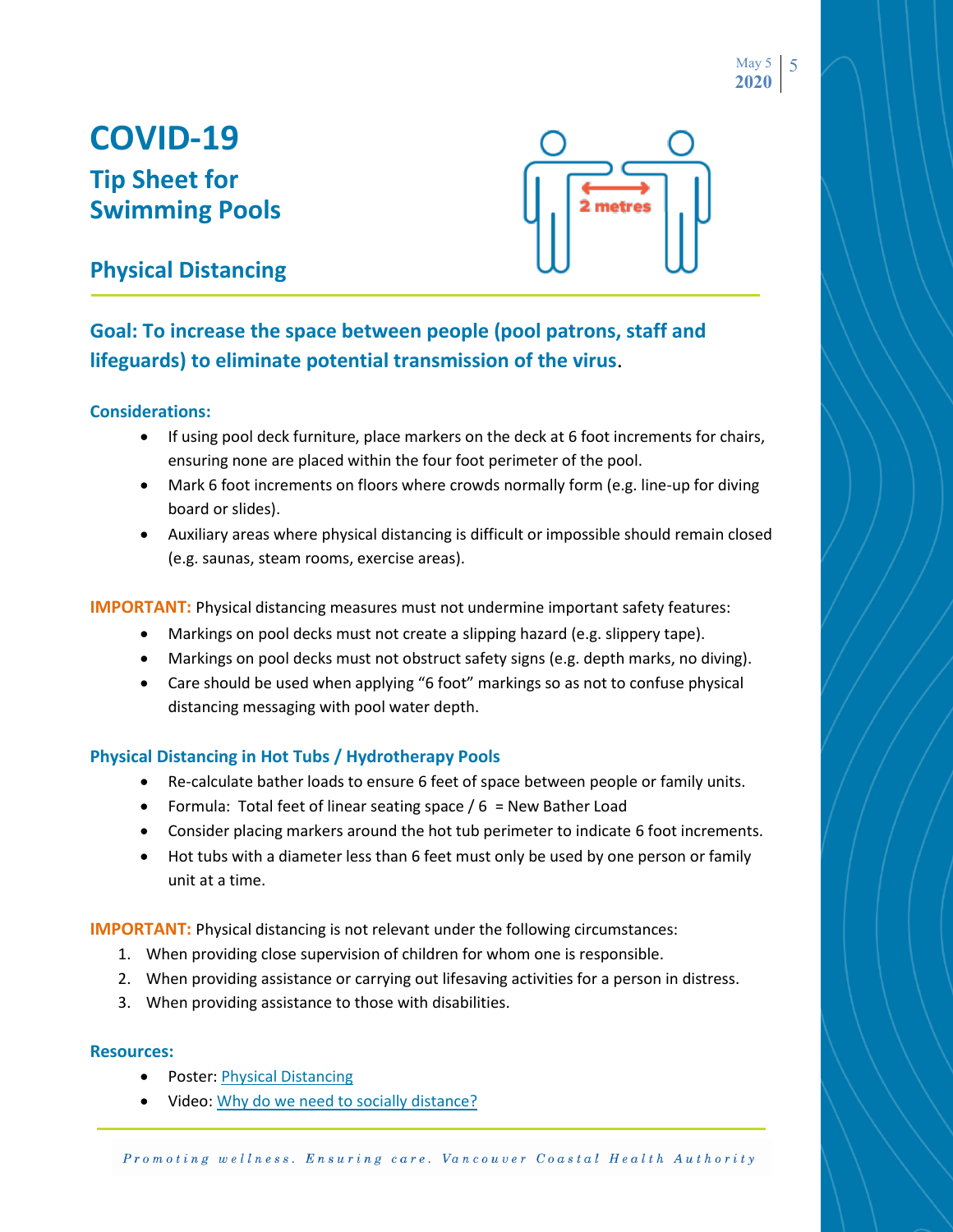## **COVID-19**

### **Tip Sheet for Swimming Pools**

**NOTICE** THE MAXIMUM BATHER LOAD FOR THIS FACILITY HAS BEEN REDUCED TO: May 5 **2020**

6

### **Signage**

**Goal: use signs in employee and public spaces to communicate important information about COVID-19.**

### **Considerations:**

- Place signs at entrances telling anyone entering not to enter if they are feeling ill.
- Post physical distancing signs in common areas.
- Post hand washing signs in washrooms and changing rooms.
- Post signage indicating the new reduced bather load(s) where applicable.
- Ensure signs contain clear language that is easy to understand.
- When possible, use signs that include diagrams and pictures.
- Post additional pool rules sign:
	- o Do not use the pool if you are sick or feel unwell.
	- o Everyone must wash hands when entering the pool area with liquid soap and water for at least 20 seconds. If liquid soap and water are not available use alcohol-based hand sanitizer that contains at least 60% alcohol.
	- o Shower before and after using the pool.
	- o Do not spit or blow your nose into the water.
	- o Practice physical distancing by keeping 2 meters from one another.

- Poster: [Do Not Enter when Sick](http://www.vch.ca/Documents/FSE%20COVID%20Poster.pdf)
- **Poster: [Coronavirus Prevention Poster](http://www.bccdc.ca/Health-Info-Site/Documents/COVID19-Prevention.pdf)**
- Poster: [Hand Washing Poster](http://www.vch.ca/Documents/COVID19-Docs_Handwash.pdf)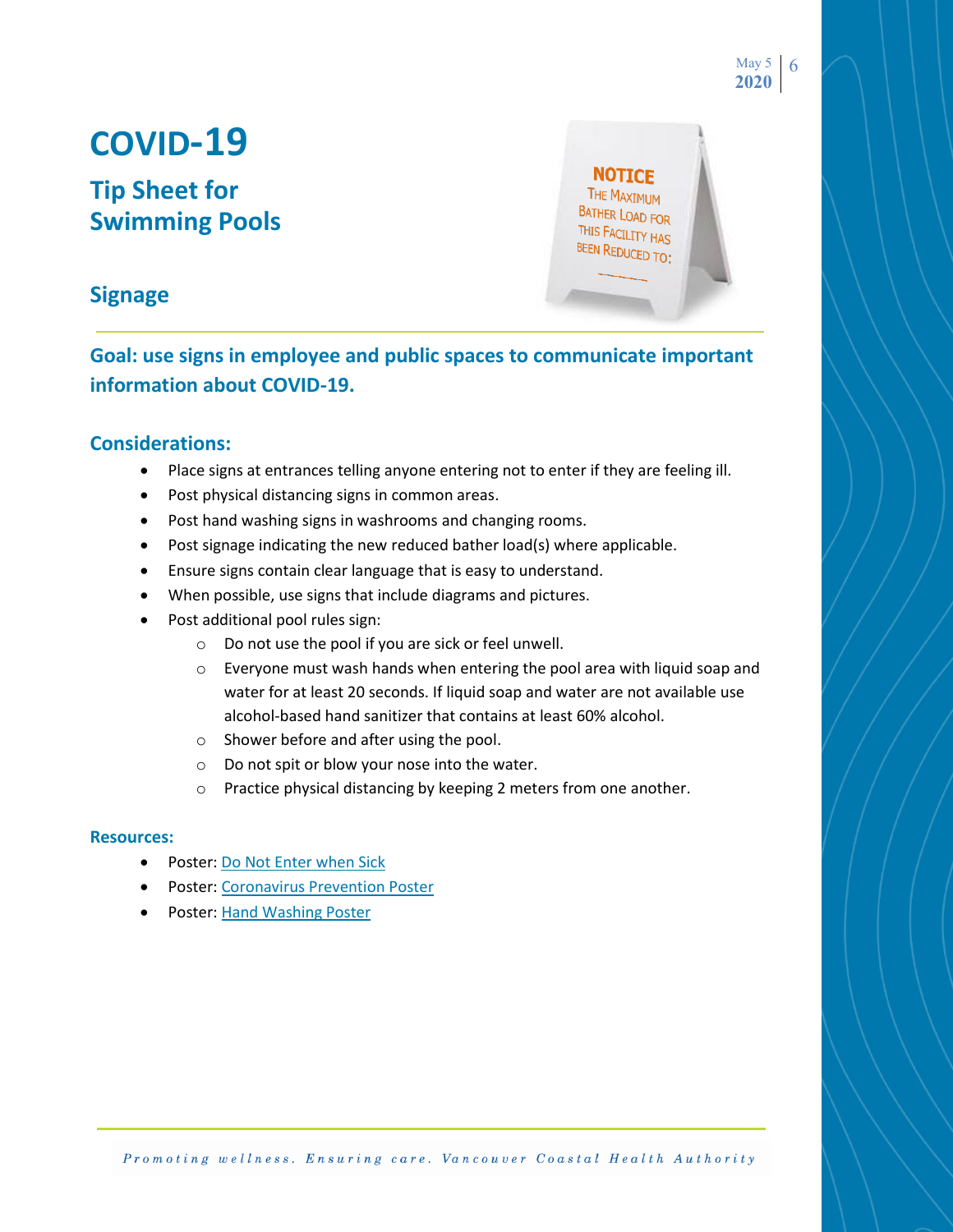## **COVID-19 Tip Sheet for Swimming Pools**



May 5 **2020**

7

### **Sanitation**

### **Goal: Increase cleaning and disinfection of common touch points to prevent COVID-19 from spreading through contaminated surfaces.**

### **Considerations:**

- Increase the frequency of cleaning and disinfection of high-touch areas (door handles, faucets, bathrooms, handrails, chairs and tables in pool viewing areas).
- Create a checklist of all high-touch surfaces that must be cleaned, determine the frequency of cleaning and disinfection based on your facility's needs.
- Record when cleaning and disinfection has occurred.
- Consider having separate cleaning supplies for different areas of the facility.
- Provide multiple plastic lined waste containers to dispose of used tissues, wipes, gloves, and other cleaning materials.
- When cleaning bathrooms and changing rooms, if possible, avoid production of aerosols (e.g. spraying with hose or power-washer). Instead, use a mop or brush.
- Lockers and cubbies used by pool patrons to store personal belongings should be cleaned and disinfected between uses (consider providing wipes for this purpose).
- Towels provided for public use should be laundered on the hottest possible setting.
- Personal Protective Equipment (mask, face shield, gloves & goggles etc.) for employees conducting regular pool maintenance duties are not mandatory unless normally required for safety reasons (e.g. when handling pool chemicals).

### **HOW to select and use a disinfectant**

- Clean dirty surfaces with soap and water before disinfecting.
- Specialized disinfection products are not necessary, use regular disinfecting solutions found in your pool safety plan; chlorine-based products are recommended, avoid using quaternary ammonium in the pool area because it can create chloramines.
- Follow manufacturer's instructions when using disinfectants.
- Make sure the appropriate contact time is met (i.e. surfaces must remain wet with disinfectant for the correct length of time in order to destroy any contamination).

- [Health Canada approved disinfectants for COVID-19](https://www.canada.ca/en/health-canada/services/drugs-health-products/disinfectants/covid-19/list.html)
- [BCCDC: Information on bleach concentrations to inactivate COVID-19](http://www.bccdc.ca/health-info/diseases-conditions/covid-19/prevention-risks/cleaning-and-disinfecting)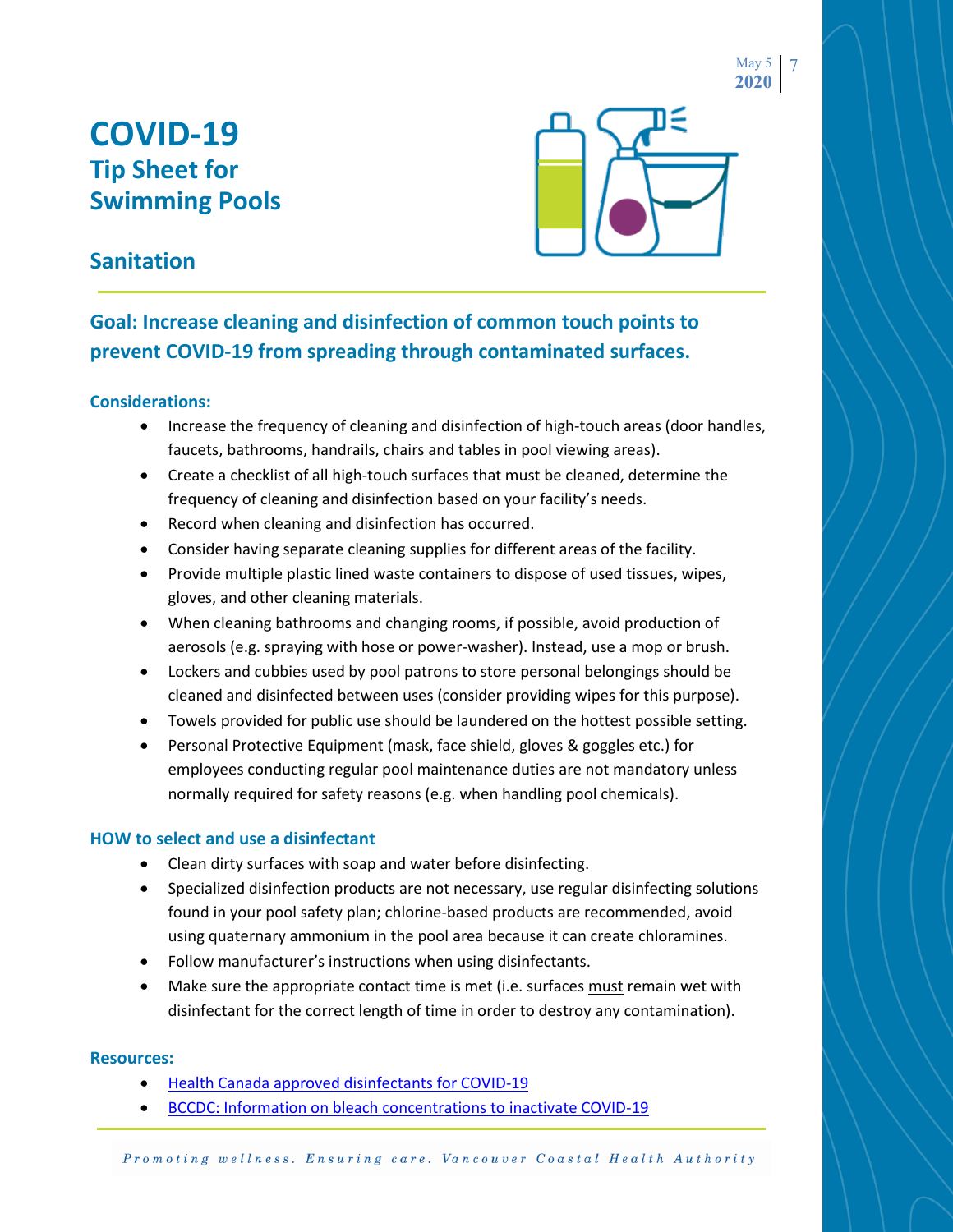May 5 **2020** 8

## **COVID-19**

**Tip Sheet for Swimming Pools**

**Employee Sickness and Return to Work Policy**

**Goal: To maintain healthy workers, maintenance personnel and lifeguards by ensuring that sick employees remain home for at least 10 days from the onset of symptoms and do not return to work until safe to do so.**

### **Considerations:**

- Develop an employee illness plan that is communicated to all staff.
- Have employees declare they are symptom-free when signing in for the day. If employees have any symptoms, even mild symptoms they must go home.
- If while at work, an employee starts experiencing symptoms of respiratory illness consistent with COVID-19, even if symptoms are mild, ask the employee to don a mask and to leave work immediately, go straight home, and have them contact their family physician/primary care provider or 8-1-1 for further guidance.
- Ensure that objects and surfaces touched by sick employees are disinfected before being used by others.
- Tell your employees that if they are sick with any symptoms of respiratory illness consistent with cold, influenza or COVID-19, even if symptoms are mild, they must not work, remain at home, and contact Health Link BC at 8-1-1.
- Sick employees should use the BC COVID-19 self-assessment tool.
- Anyone with symptoms can now be assessed and receive a COVID-19 test.
- Testing is not recommended for people who do not have symptoms.
- If an employee has a COVID-19 diagnosis, the local public health department will identify any co-workers who may have been exposed to the sick employee.
- The employer and employees should be reassured that if they haven't been contacted by public health then there is no issue or concern that was identified by public health.

#### **Resources:**

- [COVID-19 Self-Assessment Tool](https://bc.thrive.health/)
- [Poster: COVID-19 Testing for all who Need It](http://www.vch.ca/Documents/GPU_UPCC_Testing_Poster.pdf)

Promoting wellness. Ensuring care. Vancouver Coastal Health Authority